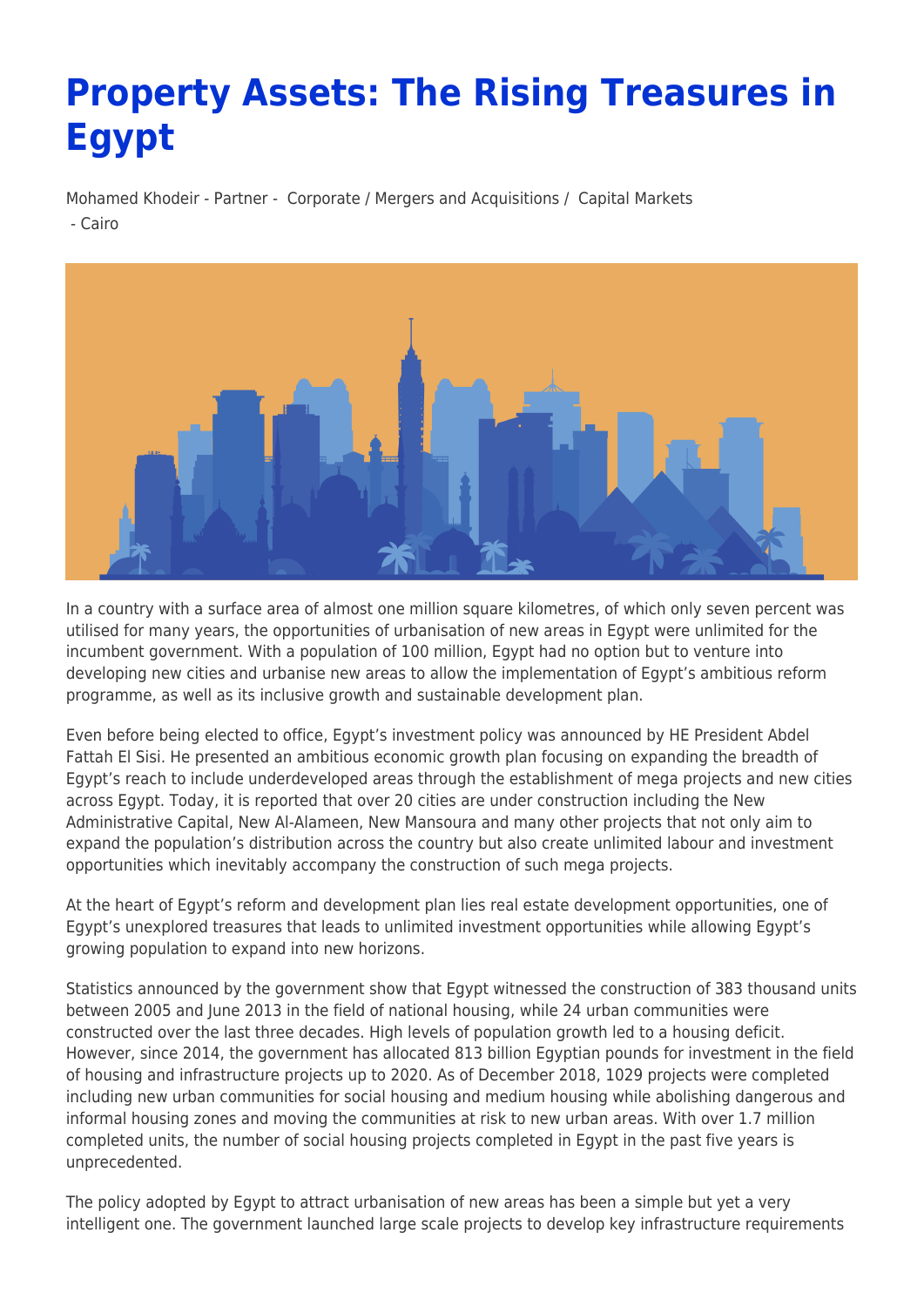including facilities and services in uninhabited areas with a view to attracting investors that would not have otherwise considered such areas. The government has done so in many areas across the country, consequently opening up lucrative investment opportunities in most key sectors of property investment including commercial, administrative and high-end residential properties. Investors were invited to participate in these projects at market competitive prices, which generated significant returns for the government, thus enabling it to continue the same model in other projects. Some commentators have claimed that the prices offered by the government were expensive however, the reported revenues from investment in the projects launched by the government indicate otherwise. Billions of Egyptian pounds were reported as proceeds from investments in the new cities and the government continue to manage even more projects, whether directly or through special purpose vehicles.

With this newly adopted mind-set in Egypt, property development has become a cornerstone for the continuation of Egypt's ambitious development plan. In our view, land and underutilised assets in Egypt are available in abundance and can be offered as lucrative investment opportunities. However, challenges highlighted by investors and commentators in many instances cannot be ignored.

The points below summarise these challenges as suggested by some commentators, followed by corrective recommendations and a snapshot of the steps undertaken by the government to address them:

## *Pricing and Locations*

Some investors claim that the cost of land has been somewhat exaggerated. In the first instance, we believe that this is not entirely accurate given the number of projects already allocated and their confirmed revenue. The time when land was offered in Egypt for free is over, save for underdeveloped areas, where the government is seeking to encourage effective investment to populate such areas. However, lucrative locations and areas, where real investment opportunities are available necessitate a premium. This also applies to industrial land opportunities available across Egypt.

### *Underutilised Government Assets*

One of the major investment opportunities the government has been preparing for is the exploitation of underutilised public assets owned by either government entities or public sector companies. These assets not only consist of land, but also different forms of assets that are being revamped to be offered for investment. One of the main objectives of the recently established sovereign wealth funds is to reutilise such assets and increase the returns from them by re-offering them for investment, whether via PPPs or other forms of investment arrangements.

### *Government Crowding out Private Developers*

Some investors raised the argument that real estate development should be left solely to the private sector without government competition/intervention. However, as a matter of fact, the government was forced to offer its developmental arm to kick-start new projects launched by the government across the county where developers, that seek specific margins, were reluctant to take the investment risk. As the new cities reach new heights of success, private sector engagement is increasing. Both local and international developers expanding into Egypt now have wide-ranging and lucrative investment opportunities.

### *Land Segregation and Allocation Procedures*

One of the common complaints posed by investors is the way in which land has been historically allocated and property development activity. Several attempts were made by the government to address this concern through numerous pieces of legislation however, they have not yet fully materialised. One suggestion was to consolidate the country's land bank under one body and offer land to investors via a single allocation procedure. This concept, which is a potentially viable solution for a considerable problem, is still under review by the government. Given the way in which new cities are now developed, they are